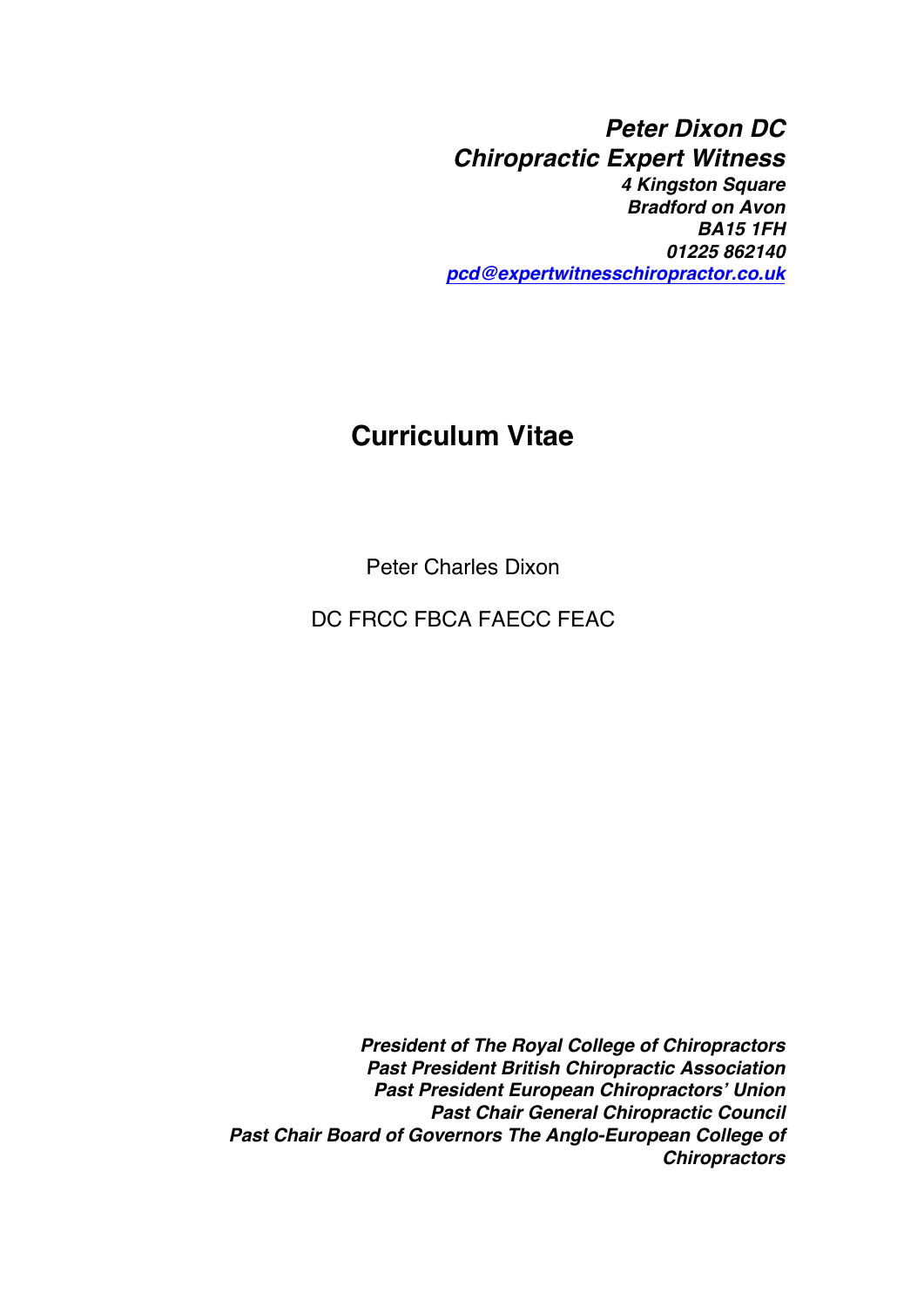Education:

2016 Bond Salon Expert Witness Training

1980-1984 Anglo-European College of Chiropractic (DC)

1973-1978 Radley College, Abingdon, Oxon. (A-Levels in Biology, Chemistry and Physics).

## Appointments:

1984-present Private practice as a Chiropractor, owner of Dixon Health. Opened first practice in Bath in 1985, second in Devizes in 1987, third in Mawnan Smith in 2003 and fourth in Bradford on Avon in 2012. I have also held positions in two local private hospitals: The Bath Clinic (1990-2014) and Circle Bath (2011-2014)

2013-Present President Royal College of Chiropractors

2006-20013 Chairman of the General Chiropractic Council

2006-2009 Member of NICE guideline development group for the Management of Chronic Low Back Pain

2004-2006 Member WHO working group for global guidelines for Chiropractic and Osteopathic education

2003-2005 Co-Chairman of World Federation of Chiropractic working party for global Chiropractic identity.

| 2002-2006                          | Vice-Chairman of the General Chiropractic Council    |
|------------------------------------|------------------------------------------------------|
| 2002-2006                          | Member of the Professional Conduct Committee (GCC)   |
| 2000-2004                          | President of the European Chiropractors' Union       |
| 1997-1999<br>Chiropractors' Union. | Chairman of The Professional Council of the European |
| 1997-1998                          | Chairman of The Board of Governors of the Anglo-     |

European College of Chiropractors